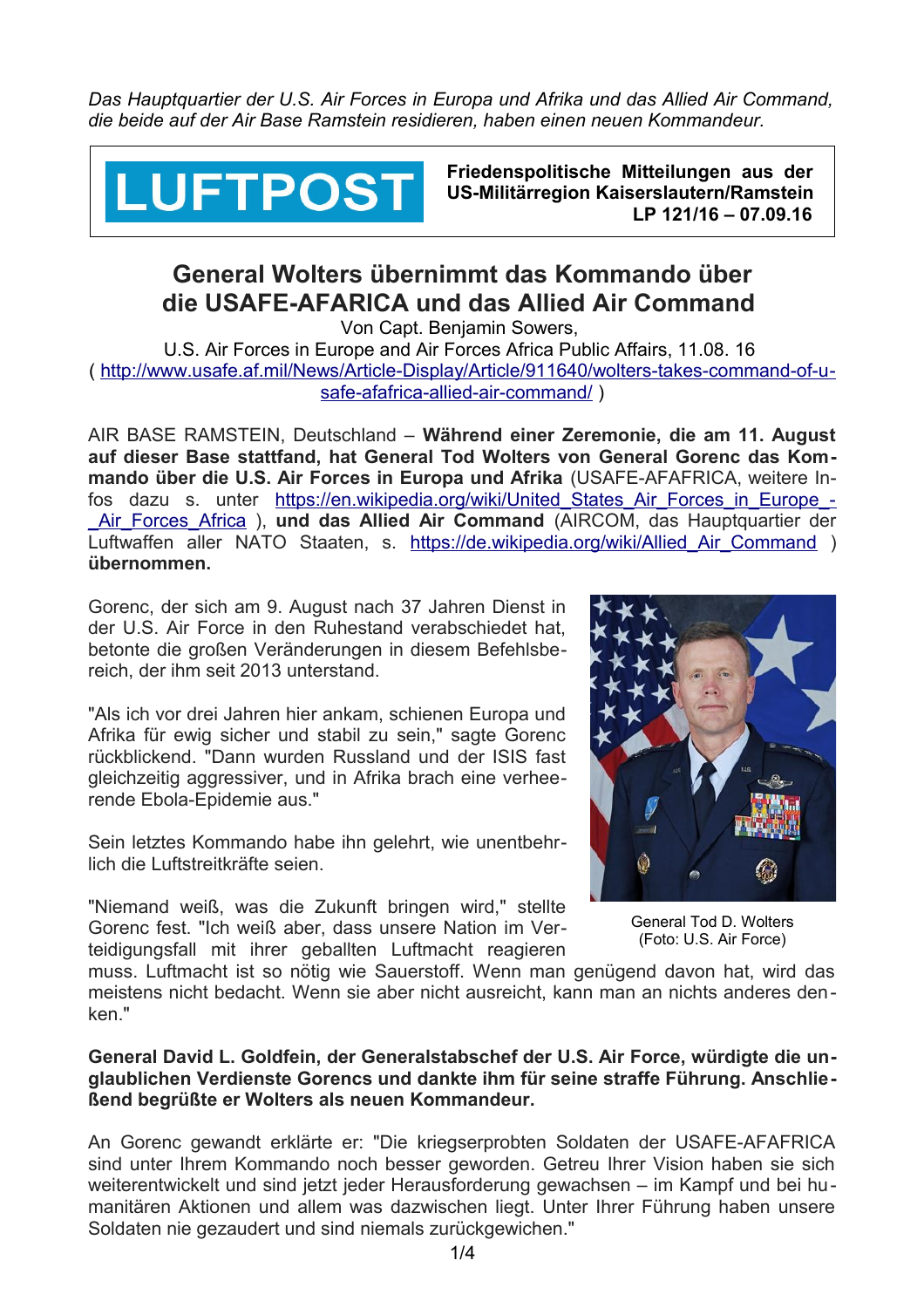Gorenc war an der United States Air Force Academy (s. [https://de.wikipedia.org/wiki/Uni](https://de.wikipedia.org/wiki/United_States_Air_Force_Academy)[ted\\_States\\_Air\\_Force\\_Academy](https://de.wikipedia.org/wiki/United_States_Air_Force_Academy) ) Chef der Kadettenstaffel, der 1978 auch Goldfein und Wolters zugeteilt wurden. Goldfein bescheinigte auch seinem ehemaligen Studienkameraden Wolters sein Vertrauen.

**"General Wolters bringt die exakt passende Mischung aus Fachkompetenz und Kampferfahrung mit, die notwendig ist, um dieses Kommando zu neuen Höhen zu führen."** 

**General Curtis M. Scaparrotti, der Kommandeur des U.S. European Command / EUCOM** (in Stuttgart, s. [https://de.wikipedia.org/wiki/United\\_States\\_European\\_Com](https://de.wikipedia.org/wiki/United_States_European_Command)[mand](https://de.wikipedia.org/wiki/United_States_European_Command) ) **und Supreme Allied Commander Europe / SACEUR** (der Oberbefehlshaber aller Streitkräfte der NATO in deren Hauptquartier bei Brüssel, s. dazu auch [https://de.wiki](https://de.wikipedia.org/wiki/Supreme_Allied_Commander_Europe)[pedia.org/wiki/Supreme\\_Allied\\_Commander\\_Europe](https://de.wikipedia.org/wiki/Supreme_Allied_Commander_Europe) ), **betonte die besondere Bedeutung des Allied Air Command bei der derzeit sehr angespannten Sicherheitslage.** (s. [http://www.luftpost-kl.de/luftpost-archiv/LP\\_13/LP20714\\_291214.pdf](http://www.luftpost-kl.de/luftpost-archiv/LP_13/LP20714_291214.pdf) )

**"Das AIRCOM sichert den Luftraum von Norwegen im hohen Norden bis nach Italien im Süden und von den Azoren bis zur Ostgrenze der Türkei und hält die überlebenswichtigen Zugänge zu drei Kontinenten offen," betonte Scaparrotti. "Dazu ist es nur in der Lage, weil es sich sich immer an die sich ständig ändernde Sicherheitssituation anpasst."** 

Auch Scaparrotti lobte die Amtsführung Gorencs und hob besonders dessen Verdienste bei der Verbesserung der Beziehungen zu Verbündeten und Partnern hervor.

"Die Leistungen, die Gorenc im Lauf seiner dynamischen Amtsperiode in seinen vielen Verantwortungsbereichen für die Luftwaffen der 28 NATO-Staaten (s. [https://de.wikipe](https://de.wikipedia.org/wiki/NATO)[dia.org/wiki/NATO](https://de.wikipedia.org/wiki/NATO) ) vollbracht hat, sind wirklich eindrucksvoll," lobte Scaparrotti. "Dieses Kommando hat 383 partnerschaftliche Unternehmungen mit 58 Staaten aus Europa und Afrika abgewickelt."

Wolters übernahm die Banner der USAFE-AFAFRICA und des AIRCOM als Symbole der Kommandoübergabe.

**Als neuer Kommandeur der USAFE-AFAFRICA ist Wolters für sämtliche Aktivitäten der U.S. Air Force in einem Befehlsbereich verantwortlich, der sich über drei Kontinente erstreckt und 104 unabhängige Staaten umfasst, die mehr als ein Fünftel der Weltbevölkerung haben und über mehr als ein Viertel des Bruttoinlandsprodukts der Welt verfügen.** 

Seine erste Rede als neuer Kommandeur der USAFE-AFAFRICA hielt Wolters vor mehr als 700 Soldaten der USA und ihrer NATO-Partner.

"Zuallererst möchte ich den Soldaten der USAFE-AFAFRICA und der NATO für ihren unermüdlichen Einsatz und ihre vertrauensvolle Zusammenarbeit danken," erklärte Wolters. "Wir haben Vertrauen zueinander und arbeiten gut zusammen, bei unseren Gegnern ist das nicht so."

Wolters Rede endete mit der Aufforderung an die Soldaten der USAFE-AFAFRICA und der NATO, ihre Einsatzbereitschaft noch zu steigern.

"Wir müssen noch härter arbeiten, um allzeit bereit zu sein," forderte er. "Ihr seid das, unsere Gegner sind es nicht. Ich freue mich darauf, an Eurer Seite zu dienen."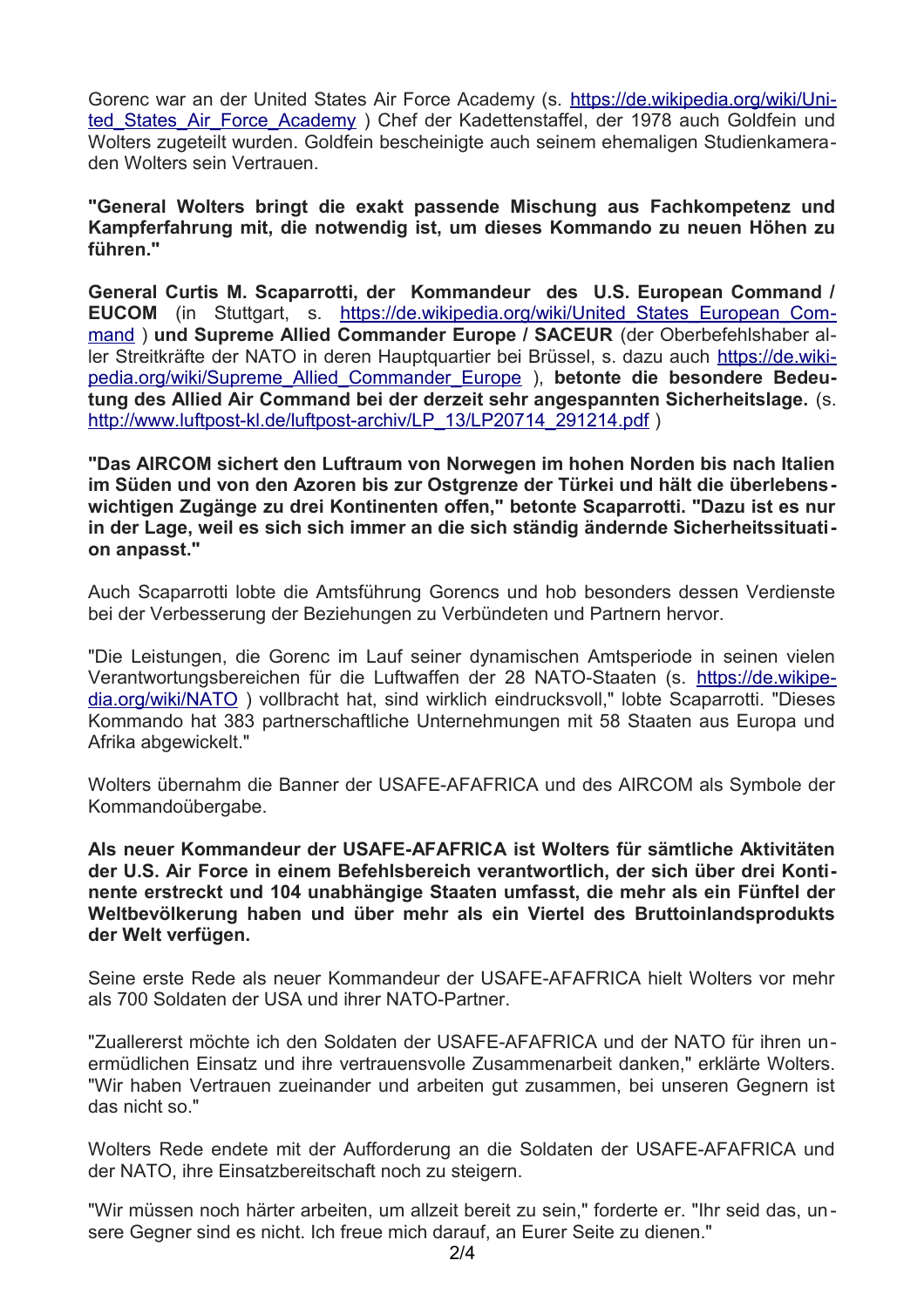*(Wir haben den Artikel komplett übersetzt und mit Ergänzungen und Links in Klammern versehen. Wer alle Links aufruft, kann sich einen schnellen Überblick über die gesamte Kommandostruktur der Streitkräfte der USA und der NATO in Europa verschaffen. Weitere Informationen über den neuen Chef der USAFE-AFAFRICA und des AIRCOM finden Sie unter [http://www.af.mil/AboutUs/Biographies/Display/tabid/225/Article/107979/lieuten](http://www.af.mil/AboutUs/Biographies/Display/tabid/225/Article/107979/lieutenant-general-tod-d-wolters.aspx)[ant-general-tod-d-wolters.aspx](http://www.af.mil/AboutUs/Biographies/Display/tabid/225/Article/107979/lieutenant-general-tod-d-wolters.aspx) . Anschließend drucken wir den Originaltext ab.)* 



\_\_\_\_\_\_\_\_\_\_\_\_\_\_\_\_\_\_\_\_\_\_\_\_\_\_\_\_\_\_\_\_\_\_\_\_\_\_\_\_\_\_\_\_\_\_\_\_\_\_\_\_\_\_\_\_\_\_\_\_\_\_\_\_\_\_\_\_\_\_\_\_

## **Wolters takes command of USAFE, AFAFRICA, Allied Air Command**

By Capt. Benjamin Sowers, U.S. Air Forces in Europe and Air Forces Africa Public Affairs / Published August 11, 2016

RAMSTEIN AIR BASE, Germany -- Gen. Tod Wolters took command of U.S. Air Forces in Europe, U.S. Air Forces Africa and Allied Air Command from Gen. Frank Gorenc during a ceremony here Aug. 11.

Gorenc, whose retirement ceremony will be on Aug. 9 after 37 years of Air Force service, emphasized the stark changes in the theater since he assumed command in 2013.

"When I arrived three years ago, European and African stability and security for the most part seemed to be unchallenged and appeared to be everlasting," Gorenc said. "Back then, an aggressive Russia, a rising ISIS, and a devastating Ebola epidemic erupted simultaneously."

Gorenc said his experiences as commander have solidified his view on the indispensable role of airpower.

"No one knows what will happen in the future," Gorenc said. "But I do know this, when our nations choose to respond, we must respond rapidly with precise combat power from the air. Airpower is like oxygen. When you have enough, you don't think about it. When you don't have enough it is all you can think about."

Air Force Chief of Staff Gen. David L. Goldfein spoke about Gorenc's incredible accomplishments and welcomed Wolters to the command. Goldfein thanked Gorenc for his steadfast leadership.

"USAFE-AFAFRICA's warfighters stand taller with you in the lead. True to your vision, they are forward, ready, now, for any challenge, combat to humanitarian, and all the contests in between," Goldfien said. "On your watch our Airmen never flinched, and they certainly never failed."

Gorenc was Goldfein's cadet squadron commander at the United States Air Force Academy when Goldfein and Wolters were freshmen in 1978. Goldfein expressed his confidence in his former classmate.

"Gen Wolters brings the perfect blend of operational expertise and proven combat leadership necessary to take this command to even greater heights."